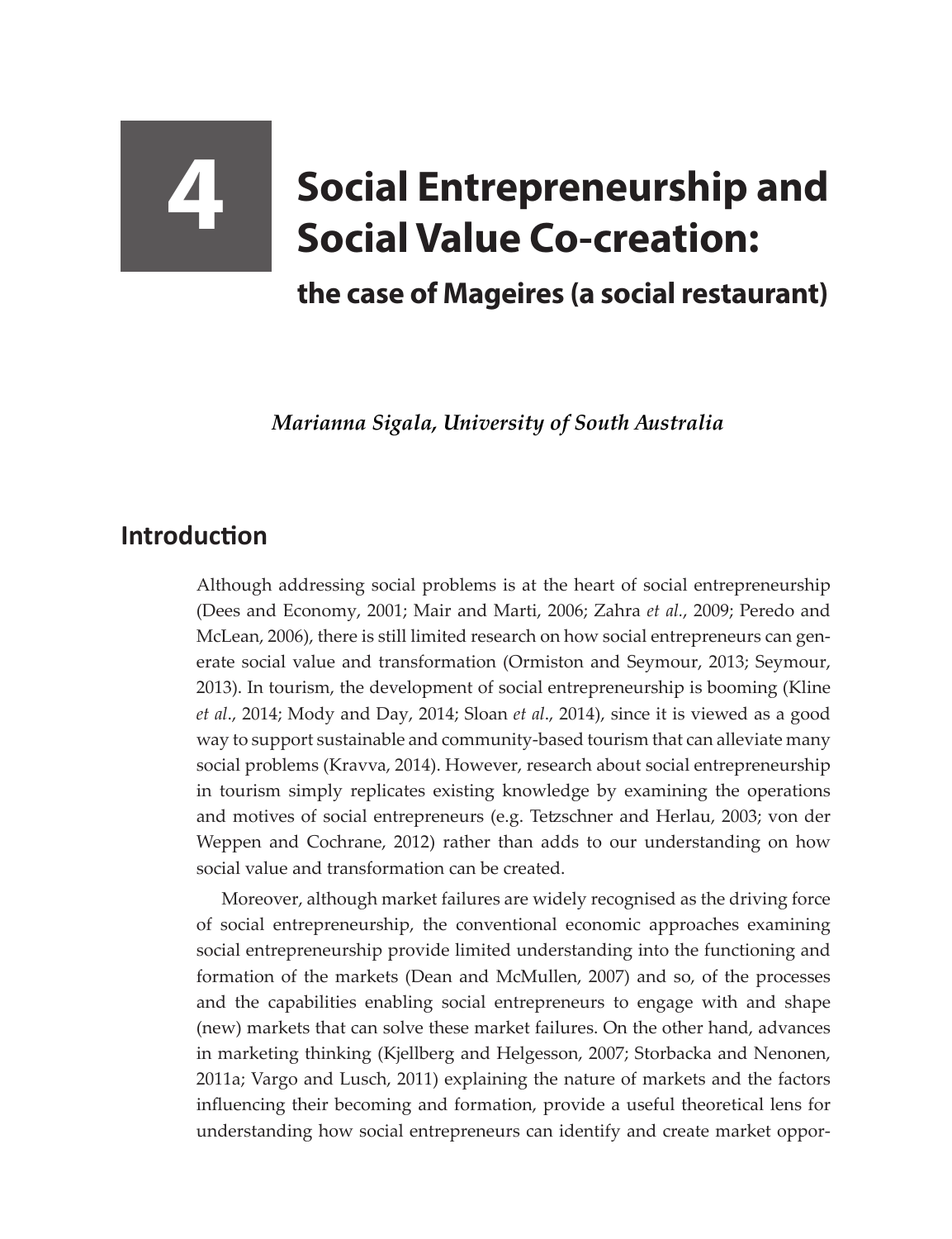tunities for achieving their social goals. Consequently, Sigala (in press) proposes a market-based framework advocating three market capabilities explaining how social entrepreneurs can generate social value and transformation.

This chapter aims to enhance your understanding of how social entrepreneurs can generate social value and transformation by applying this framework in a case study of a social restaurant called *Mageires* (meaning 'Chefs' in Greek). Thus, by the end of this chapter you should be able to explain:

- $\blacksquare$  The role and the importance of the three market capabilities enabling the social enterprises to form markets in which social value and transformation can be co-created;
- How social entrepreneurs access and mobilise resources by building social networks (market structure capabilities);
- How social entrepreneurs enable and motivate market actors to exchange and integrate resources in different ways and contexts (market practices capabilities);
- How social entrepreneurs nurture and diffuse a new mind-set and language for interpreting and understanding the markets that, in turn, can drive and support social transformation (market pictures capabilities).

The chapter first critically reviews and discusses the limitations of the current literature in explaining social entrepreneurship. It then presents and advocates the three market capabilities and their importance in generating social value and transformation. Finally, the case study of Mageires is analysed by applying this framework and showing its implications.

## **Social entrepreneurship and social value and transformation: research approaches and limitations**

Social entrepreneurship is heavily researched from three major streams: research examining the entrepreneurial behavior and goals of social ventures (Dees and Economy, 2001; Mort et al., 2003); research primarily focusing on the personality and distinctive characteristics, traits and competencies of the social venture founder (e.g. Dees, 1998); and research on social enterprises concentrating on the tangible outcomes of social entrepreneurship. However, the directions of existing research have been accused (e.g. Mair and Marti, 2006) for our limited understanding and consensus on what social entrepreneurship is, and how it can generate social value and transformation. For example, Ormiston and Seymour (2013) claimed that research has been asking the wrong questions: i.e. inquiring "who is and can be characterised as a social entrepreneur" and "what are the